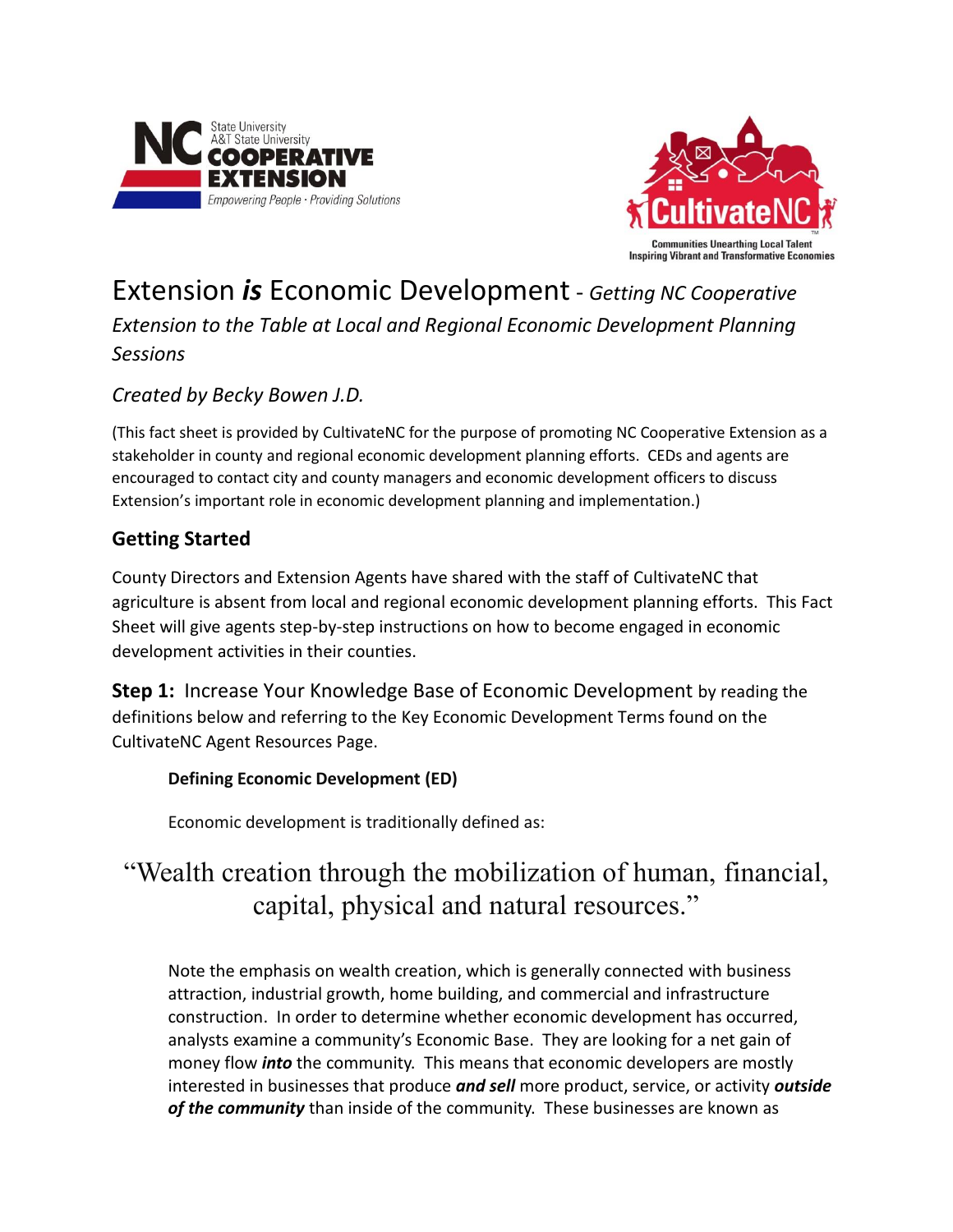"Primary Businesses." Secondary businesses are those who just serve the local population. An example of a Primary Business is an auto manufacturer that creates 500 new jobs locally but that sells cars globally. The auto manufacturer takes the money from its sales of cars around the world to pay the workers' wages, put some money back into the business, and hopefully pay some dividends to its investors. The revenue from global sales has a "multiplier effect" of creating more local wealth because the workers spend their wages locally at the burger joint, the lawn mower repair shop, and the drug store. These local businesses are all examples of "Secondary Businesses," the majority of whose produce, service, or activity remains within the community.

Tourism businesses are also now recognized as contributing to the Economic Base of a community because they attract people from outside the community who spend dollars inside the community.

#### **Defining Community Development (CD)**

Contrast the traditional definition of Economic Development with the definition of Community Development:

"Engagement of community members to pro-actively understand and enhance economic, social, political, environmental, cultural, physical, and educational aspects of a community through visioning, goals, objectives, and implementation."

Note the emphasis here on community engagement. Community Development is also defined as a "process for making a community a better place to live and work."

#### **Merging the Two = Community Economic Development (CED)**

While some economic developers stick to the traditional notion of industrial recruitment as their brand of economic development, current thinking merges community development principles into economic development strategies. CED is defined as a "field of study that actively elicits community involvement when working with government and private sector to build strong communities, industries, and markets. CED is a multifaceted comprehensive approach to community change that is not limited to just poverty programs, nor is it synonymous with industrial recruitment. Community Economic Development:

- Encourages using local resources;
- Improves social conditions in a sustainable way; and
- Often builds social enterprises that address problems facing communities in a holistic and participatory way.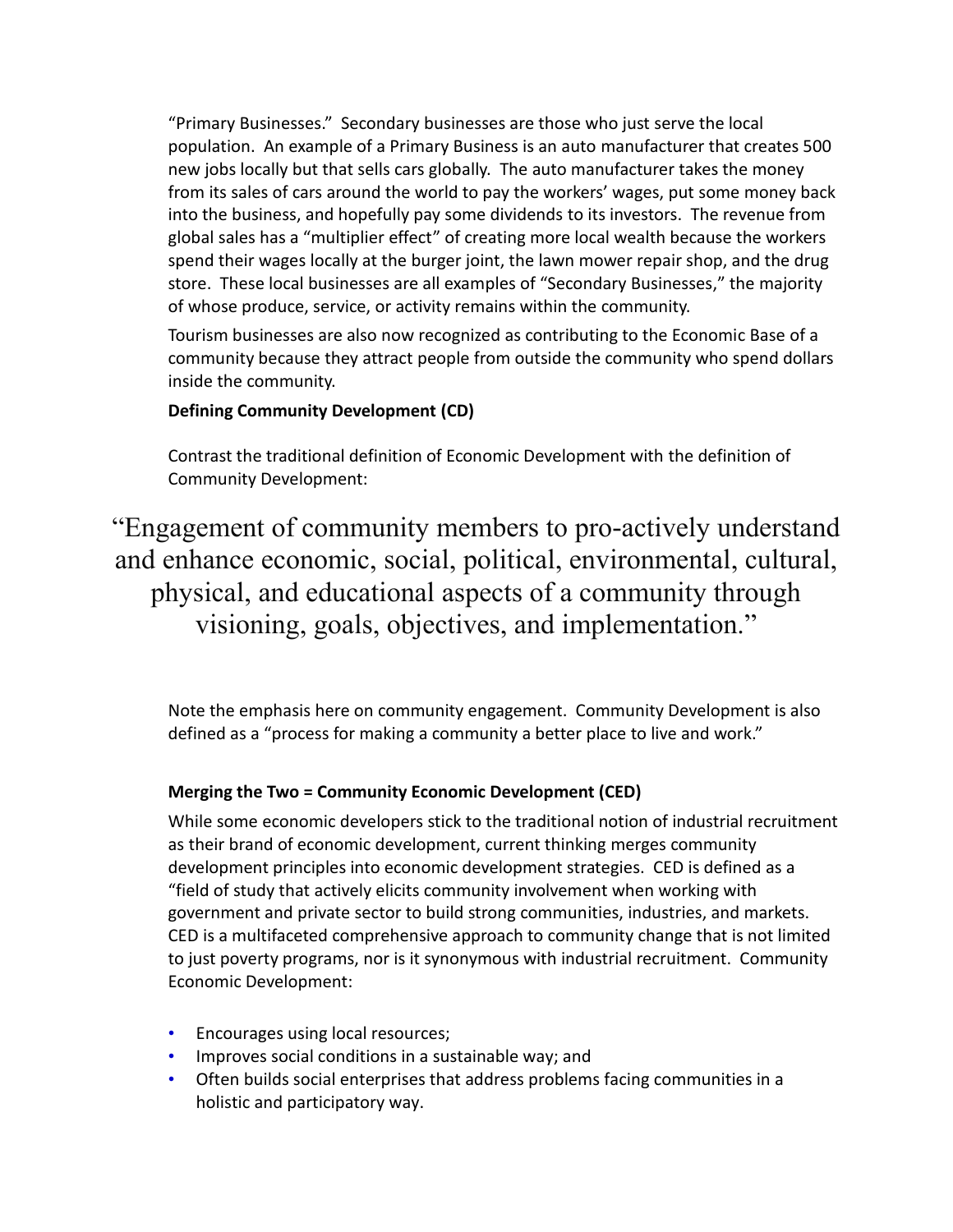Using the model below, communities can understand the value that different societal and political segments have in building a dynamic whole community. While industrial recruitment, the go-to strategy for traditional economic development plays a major role in a community's prosperity, it should not be the only tool in the economic development toolkit. The skills built through leadership trainings and community visionings (such as the ones offered through Extension) provide a strong foundation for the implementation of other effective strategies of community economic development.



# **Total Community Development Model**

## **CARE Strategies**

Community Economic Developers use a number of strategies to achieve economic growth in their communities. The acronym for these strategies is CARE. C = Creation; A = Attraction; R = Retention; E = Expansion. Creation strategies include entrepreneurship trainings, business incubators, youth entrepreneurship, and business coaching. Support for these strategies includes access to capital, education, networking, intellectual stimulation, and community support.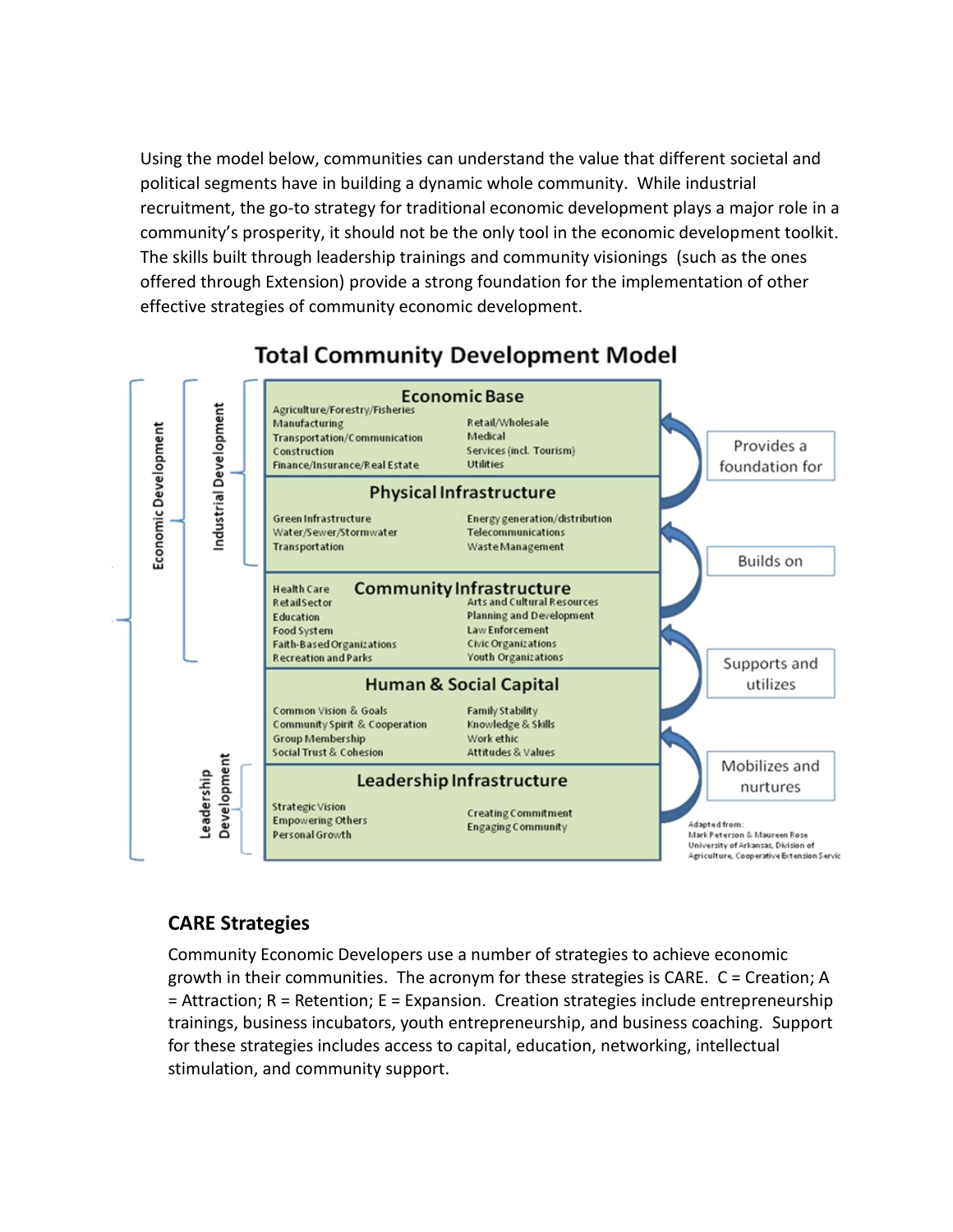Typical attraction strategies include community business matching models, which match the needs of a business to the assets and goals of the community. For example, a business is surveyed about the amenities and infrastructure they seek when making location decisions. These could include a skilled labor force, broadband, access to transportation, high quality education, recreational opportunities, etc. There are many instances where industry has been blindly targeted and recruited through the use of incentives (grants, low interest loans, tax deferments, tax abatements, build to suit, infrastructure development). If the business is lured to the community with taxpayer money and then fails or leaves the community without meeting the incentive requirements, the community and its taxpayers feel cheated or defrauded. By matching the business needs with what the community already has (which could include a supply source through existing businesses), there is greater likelihood that the new business will locate there as well as stay there after the incentives run out.

The final two CARE strategies are Retention and Expansion. Arguably, these are the most important strategies in the economic development toolkit because they build on the businesses that already exist in the community. Effective BRE (Business Retention and Expansion) strategies include award and certification programs but should also incorporate regular visitation by city and county officials to determine their local business needs and plans for the future. It is extremely important for economic developers to keep and possibly expand existing businesses, especially within a strong industry cluster in a region. These steps help stop trade leakage in the region. For example, an auto factory currently outsources its battery needs to a company in Ohio. Suppose there is a local battery factory that could serve those needs. Connecting those businesses into a value chain would stop the leakage.

**Step 2:** Understand that agriculture is one of the 17 industry clusters and that Extension is the knowledge leader in this field.

#### **Industry Clusters**

There are 17 industry clusters recognized by the North American Industrial Classification System (NAICS) published by the Department of Labor. Agribusiness, Food Processing, and Technology is one of the industry clusters and is Extension's strength and expertise. Extension should *always* be involved in an economic development planning process around this industry.

Forest and Wood Products; Manufacturing; Arts, Entertainment, Recreation and Visitor Industries; and Life Sciences (Biomedical/Biotechnical) are also industries in which Extension specializes. Any industrial recruitment effort in these industries should involve Extension.

# **Step 3:** Be familiar with the *economic* development services Extension provides. **Talking Points**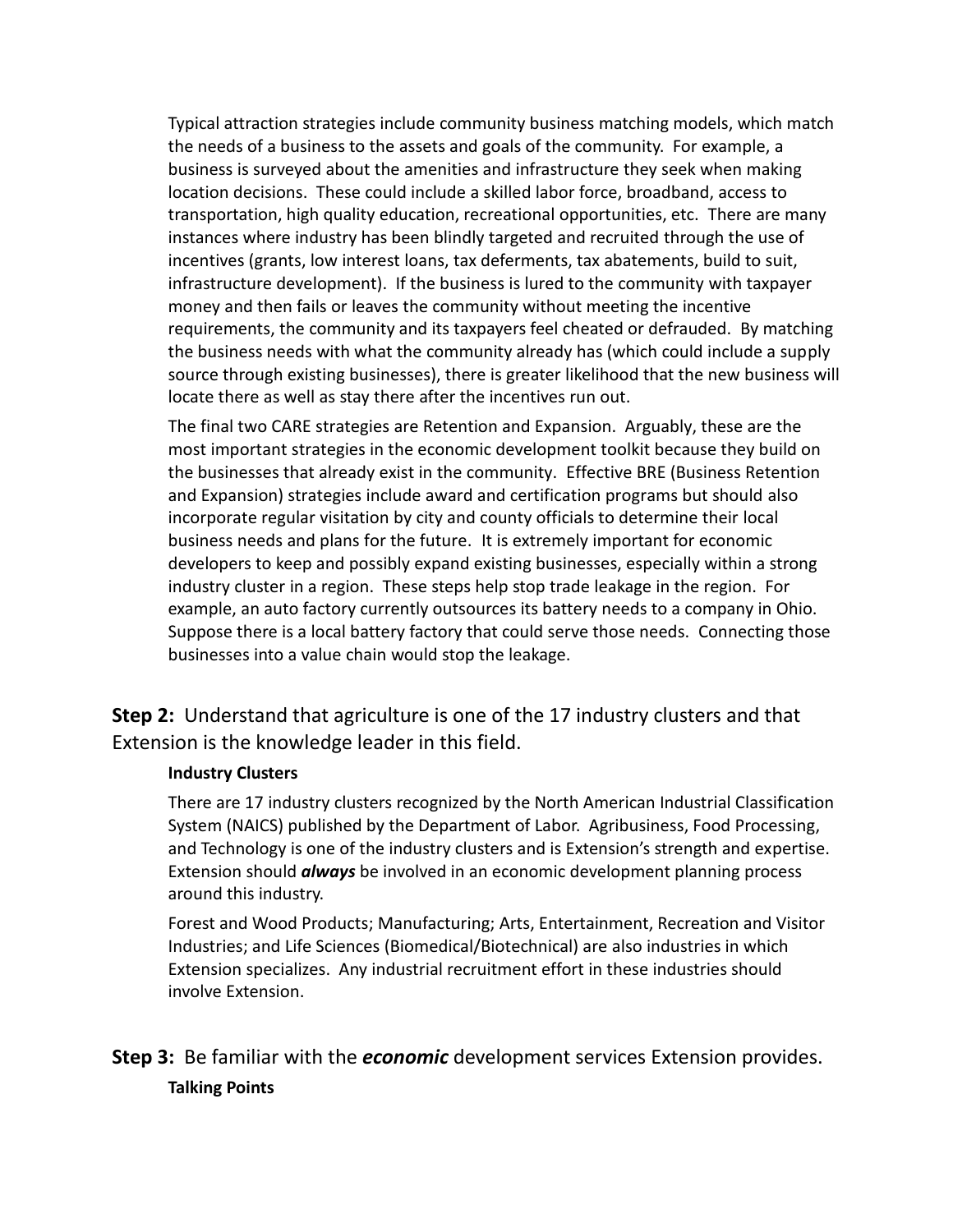When talking with an economic development official about what Extension does, it is important to mention that the vast majority of Extension activities either directly or indirectly support economic development efforts in their county. Specific talking points include:

Creation (Entrepreneurship) Strategies:

- Leadership Development
- Entrepreneurial Development
- Youth Entrepreneurship
- Social Entrepreneurship
- New markets
	- o Foods
	- o Educational Products
- Beginning Farmer/Farm School Trainings
- Farm Incubators
- Site Selection Services
- Small Business Planning and Coaching Services
- Co-op Formations and assistance
- Alternative Enterprise Development
- Funding Resource Services
- Co-development of Public School Curricula

Attraction (Recruitment) Strategies:

- Workforce Development
	- o Job Readiness Programs
	- o Improve Access to STEM in High School
	- o Partner with Local Colleges
	- o Leadership Trainings
- Emergency Management Programs
- Site Selection Services
- Agricultural Supply Chain Assistance
- Environmental Stewardships
- Industrial Extension Services
- Quality of Place and Life Programs
	- o Childcare
	- o Healthcare